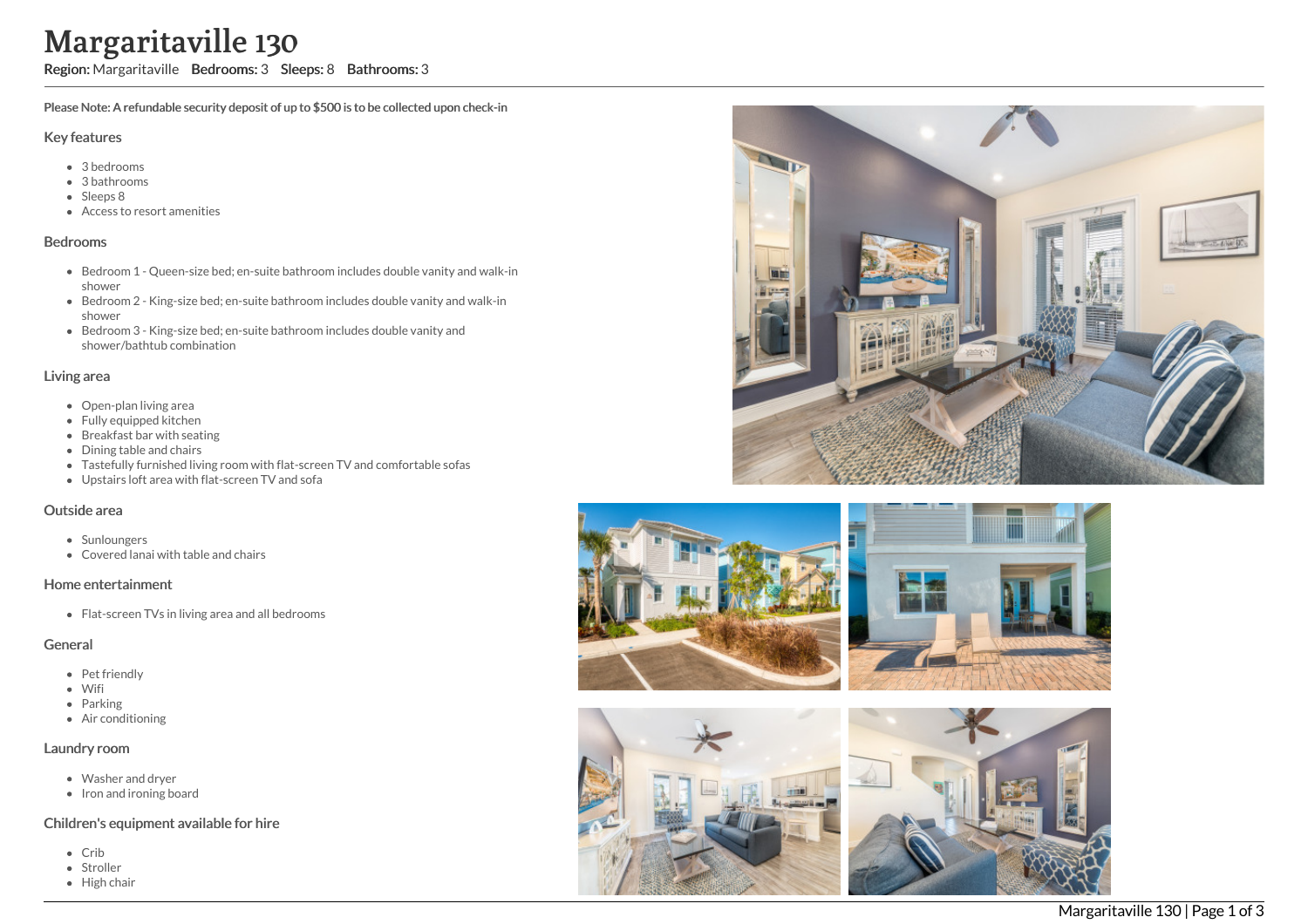• Pack and play

## Resort facilities

A beautiful resort where luxury living meets fantastic fun, Margaritaville is a brand new holiday destination, home to a spectacular range of amenities. Set within lush, tropical grounds, this resort features an impressive lagoon-style pool, soft sand beaches and an exhilarating waterpark, suitable for the whole family. Guests can also benefit from a relaxing spa, a fitness center and plenty of kids clubs with activities to suit all ages. Furthermore, the entertainment district offers a wide range of first-class shopping, dining and lounge experiences, all within walking distance of your holiday home and there's a complimentary shuttle to the theme parks.

# Places of interest

- Disney World 5.1 miles
- Universal Studios 16.7 miles
- Sea World 11.7 miles
- Orlando International Airport 24.5 miles

Parts of the Margaritaville Hotel are currently under construction. Apologies for any disturbance or inconvenience this may cause during your stay at Margaritaville Resort, Orlando.